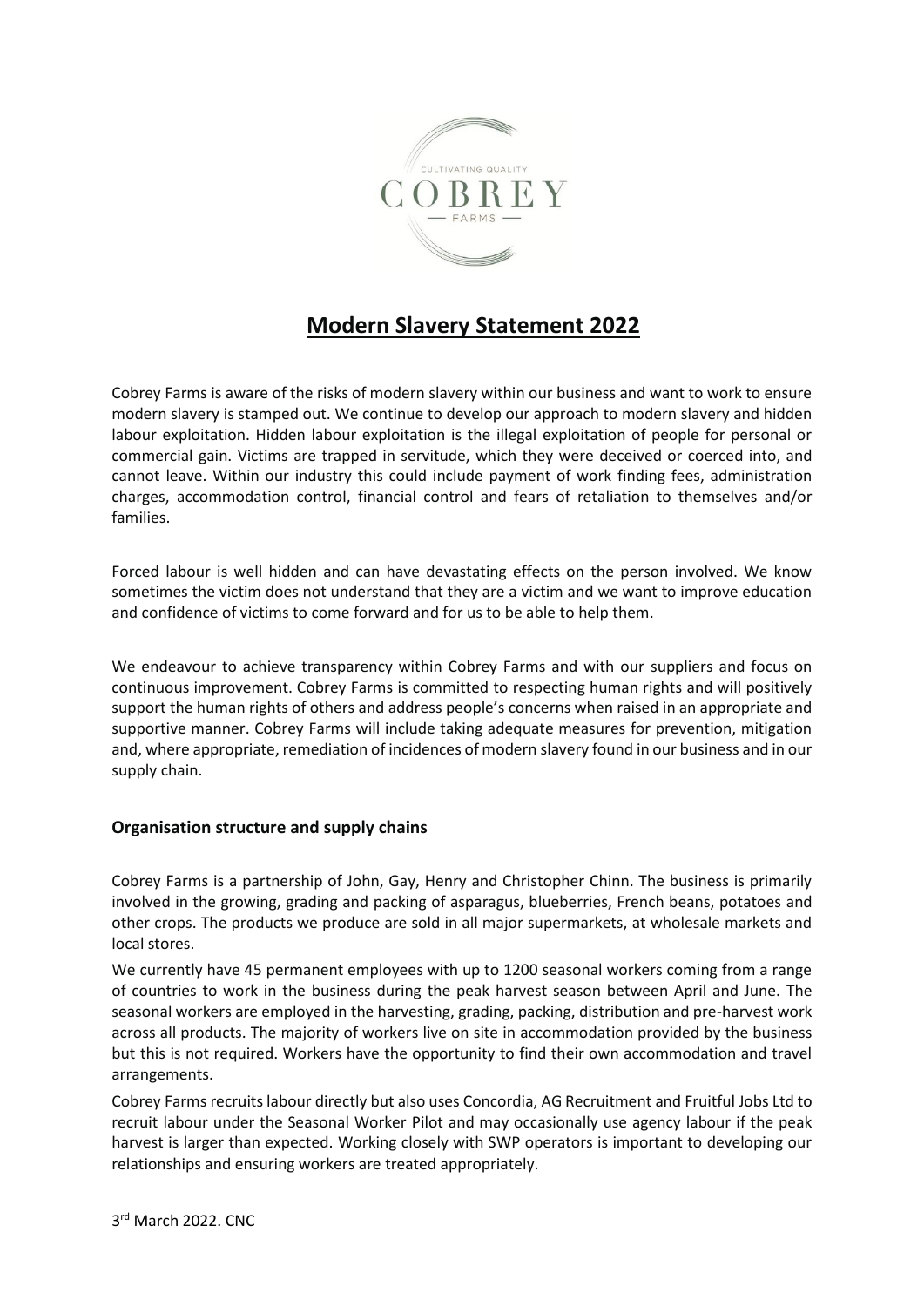Cobrey Farms sources supplies from across the UK and Europe. We are committed to ensuring suppliers embrace our ethos on modern slavery and work together to transfer these processes and principles to workers throughout the supply chain. Being part of Stronger2gether we are developing a risk bases matrix for our supply chain and ensuring ethical commitments are included in contracts.

#### **Policies in relation to slavery and human trafficking**

Cobrey Farms believe all employees from the first contact with the business to the end of their contract of employment deserve to be treated fairly and ethically. Cobrey Farms is committed to ensuring this principle is applied to all regardless of ethnicity, race, religion, nationality and sex. We are business partners of Stronger Together and use this as a basis for recruitment and employment across the business. Advance Modern Slavery training has been undertaken and workers within the team are upskilled to understand risk factors and triggers. Modern slavery risks and opportunities to confide in welfare and management are provided via confidential routes with trained support available for workers.

Cobrey Farms has policies which help to ensure all members of the team know how to assess, prevent and mitigate the risk of modern slavery existing in the organisation and its supply chains including - Recruitment and Retention Policy, Ethical Trading Policy, Whistleblowing Policy, Application and Human Trafficking Policy and Freedom of Association and Collective Bargaining Policy. These policies are communicated to workers though induction, documents in their own languages and external anonymous advice is available from the Speak Up advice line. Policies and procedures are reviewed annually.

## **Due diligence processes**

As a Stronger Together partner we use the following methods to educate and support our zero tolerance of modern slavery and human trafficking:

- 1. During induction training all employees are required to complete a questionnaire on how they were recruited and to improve confidence in answers an additional questionnaire will be conducted after 2 months of working on the farm.
- 2. All employees are annually shown the Stronger Together video and all mobile homes have leaflets and contact details within their employee welcome pack.
- 3. Our HR team and Managers regularly attend training and updates and work with the GLAA.
- 4. Cobrey Farms now has a GLAA licence.
- 5. We educate our managers and team leaders on how to spot those who may be vulnerable and support them to raise concerns with the HR and Welfare teams.
- 6. Application form data is analysed for trends and any concerns investigated.
- 7. Cobrey Farms has an independent whistleblowing helpline, Speak Up for anyone with concerns and provides welfare support and has a workers committee.
- 8. Cobrey Farms is a member of SEDEX, is regularly audited and has adopted the ETI base code, including the Code of Human Rights, Basic Working Conditions and Corporate Responsibility,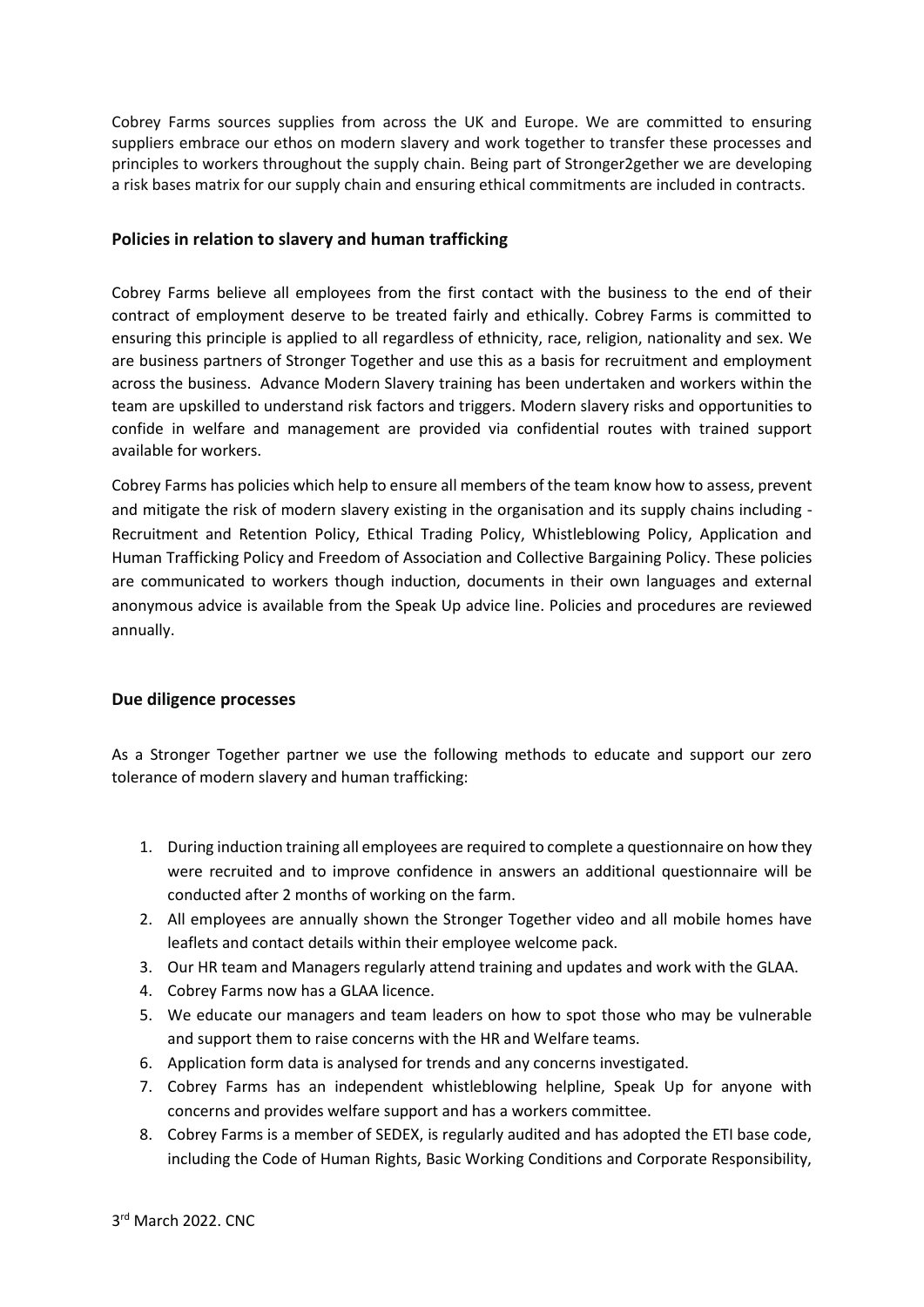to address workplace issues such as working hours, child labour, forced labour, nondiscrimination, freedom of association, health and safety and the environment.

We believe these principles should be used throughout our supply chain and work with suppliers and customers to encourage embedding of these principles in their own processes and operations.

In 2022 we shall continue to be aware and try to stop modern slavery issues, awareness should focus on the risks from normal recruitment and auditing channels being changed due to COVID, BREXIT and the war in Ukraine. These disruptions have the ability to open new channels for exploiters including exploitation of refugees and asylum seekers which having a potential to impact our employees on a personal and financial basis. Cobrey Farms is committed to educating employees and ensuring workers have the right to work in the UK. We will support SWPs to ensure entitlement to extensions to visas is achieved inline with government policy and we understand the stresses and worry that the war is creating will mean workers require more support.

## **Risk assessment and management**

Cobrey Farms aims to reduce the risk of modern slavery within the business:

- 1. We want to continually improving our recruitment and induction processes to reduce the likelihood of third-parties ability to exploit workers by arranging unofficial and hidden recruitment channels.
- 2. We will continue to re-iterate that no one should pay to be recruited to Cobrey Farms and that all recruitment costs should be paid for by Cobrey Farms within the agency recruitment fee. This fee should cover all costs relating to finding an applicant and the related application process.
- 3. We will continue to update support workers enter the country to comply with COVID regulations, support vaccination and eliminate false information.
- 4. We want to increase our ability to detect issues and concerns and therefore we continue to strive to improve our induction process and provide a mechanism within the welfare team in which people can confide and be supported. We have included Stronger together within our induction training and provide questionnaires for people to give feedback on recruitment.
- 5. We have developed clear procedures in 2020 for immediate and long-term responses to support victims and provide intelligence to the police and GLAA as appropriate. These procedures will be updated inline with advice from the GLAA.
- 6. We expect managers and supervisors to be proactive in identifying and responding to concerns. We will work with the managers to ensure they have a good understanding including undertaking Stronger Together external training courses.
- 7. We are completing the Stronger2gether progress tool which will help focus on our supply chains and improve our management of potential risk within these businesses and enhance understanding for suppliers.
- 8. We want employee involvement in improving our policies and procedures and these are discussed at worker committee meetings.
- 9. We will audit any agencies used for recruitment and refer any concerns to the GLAA where appropriate.

## **Key performance indicators to measure effectiveness of steps being taken:**

To ensure we are monitoring our steps to support workers we will measure the following: